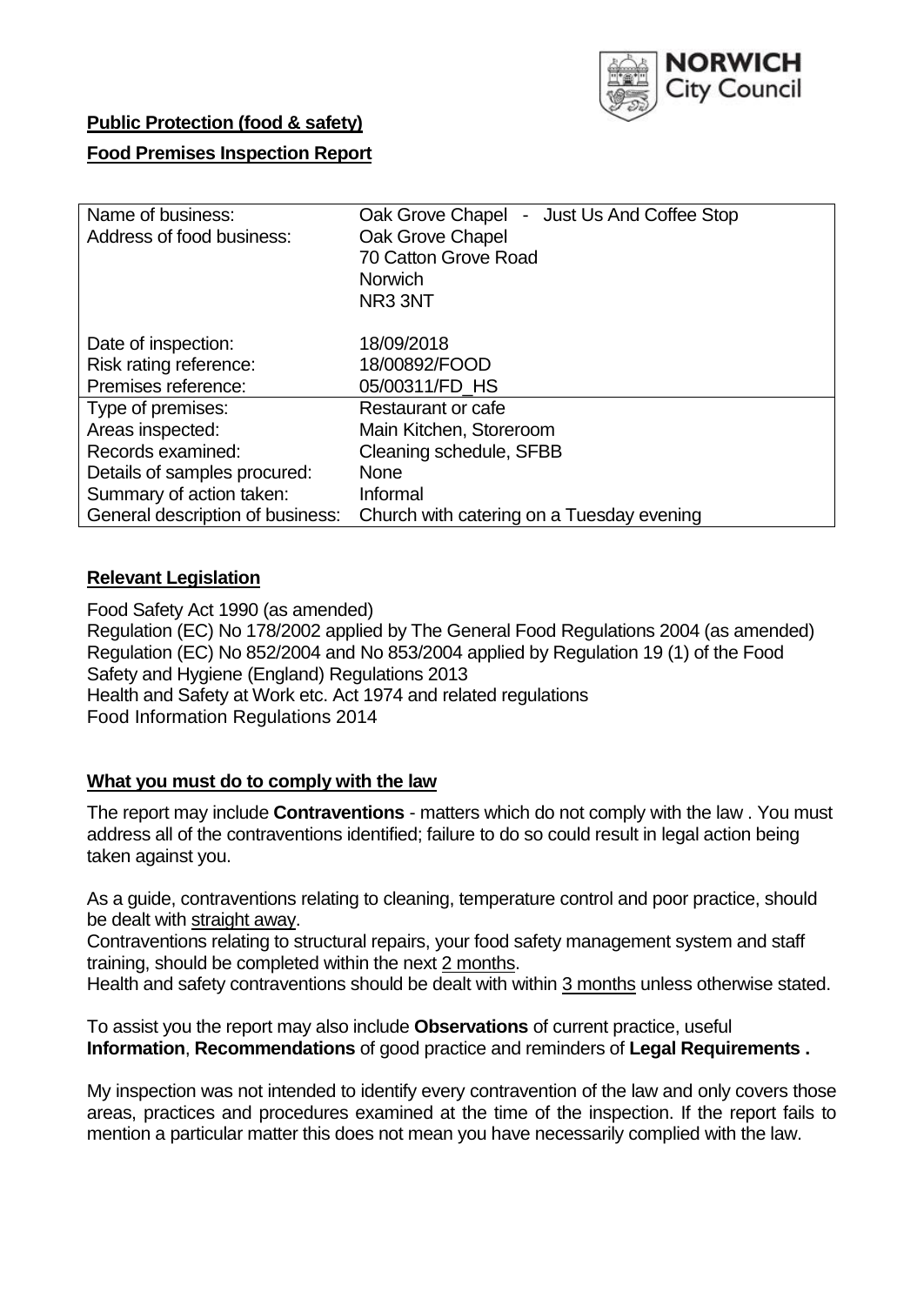# **FOOD SAFETY**

### **How we calculate your Food Hygiene Rating:**

The food safety section has been divided into the three areas which you are scored against for the hygiene rating: 1. food hygiene and safety procedures, 2. structural requirements and 3. confidence in management/control procedures. Each section begins with a summary of what was observed and the score you have been given. Details of how these scores combine to produce your overall food hygiene rating are shown in the table.

| <b>Compliance Area</b>                     |          |    |                | <b>You Score</b> |           |    |           |    |                |  |  |
|--------------------------------------------|----------|----|----------------|------------------|-----------|----|-----------|----|----------------|--|--|
| Food Hygiene and Safety                    |          |    |                | $\Omega$         | 5         | 10 | 15        | 20 | 25             |  |  |
| <b>Structure and Cleaning</b>              |          |    |                | $\overline{0}$   | 5         | 10 | 15        | 20 | 25             |  |  |
| Confidence in management & control systems |          |    | $\overline{0}$ | 5                | 10        | 15 | 20        | 30 |                |  |  |
|                                            |          |    |                |                  |           |    |           |    |                |  |  |
| <b>Your Total score</b>                    | $0 - 15$ | 20 | $25 - 30$      |                  | $35 - 40$ |    | $45 - 50$ |    | > 50           |  |  |
| Your Worst score                           | 5.       | 10 | 10             |                  | 15        |    | 20        |    |                |  |  |
|                                            |          |    |                |                  |           |    |           |    |                |  |  |
| <b>Your Rating is</b>                      | 5        |    |                | 3                | 2         |    |           |    | $\overline{0}$ |  |  |

Your Food Hygiene Rating is 4 - a good standard



## **1. Food Hygiene and Safety**

Food hygiene standards are high. You demonstrated a very good standard of compliance with legal requirements. You have safe food handling practices and procedures and all the necessary control measures to prevent cross-contamination are in place. Some minor contraventions require your attention. **(Score 5)**

### Contamination risks

**Observation** I was pleased to see that contamination risks were controlled.

#### Hand-washing

**Observation** Hand washing was managed well and wash-hand basins were well stocked with hand cleaning material.

### Personal Hygiene

**Contravention** The following are examples of poor personal hygiene or where it was made difficult for food handlers to maintain sufficiently high standards of personal cleanliness:

 Jewellery i.e stoned rings, dropped earrings and watches were seen being worn by food handlers. Jewellery should not be worn an this could present a risk of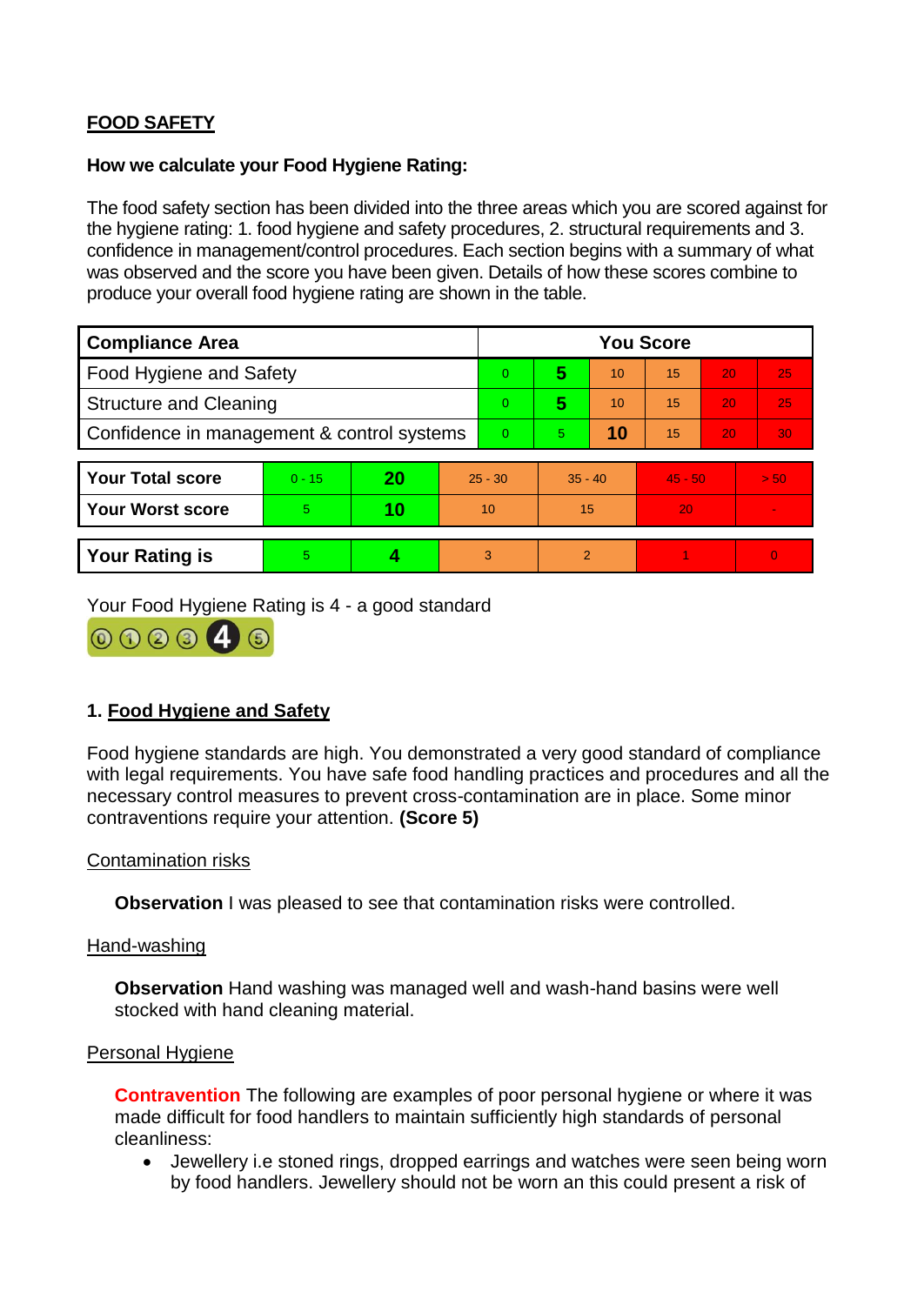contamination. Temperature Control

> **Recommendation** I recommend you purchase a probe thermometer to monitor hot food temps and record these in your 'Safer Food Better Business' pack.

> **Observation** There was a notice attached to the under counter freezer stating 'temperatures should be between 0 - -18°C' The recommended operating temperature of a freezer is between -18C° and - 21°C

## **2. Structure and Cleaning**

The structure facilities and standard of cleaning and maintenance are all of a good standard and only minor repairs and/or improvements are required. Pest control and waste disposal provisions are adequate. The minor contraventions require your attention. **(Score 5)**

## Cleaning Chemicals / Materials / Equipment and Methods

**Observation** I was pleased to see that the premises was kept clean and that your cleaning materials, methods and equipment were able to minimise the spread of harmful bacteria between surfaces.

**Observation** I was pleased to see that your sanitiser conformed to British Standards BS EN 1276:1997

**Observation** I was pleased to see that disposable cloths were used.

## **3. Confidence in Management**

There are generally satisfactory food safety controls in place although there is evidence of some non-compliance with the law. All the significant food hazards are understood and controls are in place. Your records are appropriate and generally maintained but some deficiencies were identified. Some minor issues were identified relating to staff supervision and training. You have a satisfactory track record. The contraventions require your attention; although not critical to food safety they may become so if not addressed. **(Score 10)**

## Proving Your Arrangements are Working Well

**Contravention** The Management sections in your Safer food Better Business (SFBB) pack are intended to demonstrate you are in day-to-day control of the hazards to food. The following Management sections were either missing, incomplete or not up-to-date:

- the daily diary and or four-weekly reviews
- the main food handler was on holiday so the opening and closing checks had not been taken that day. You must ensure that all staff are trained in the pack to cover absences